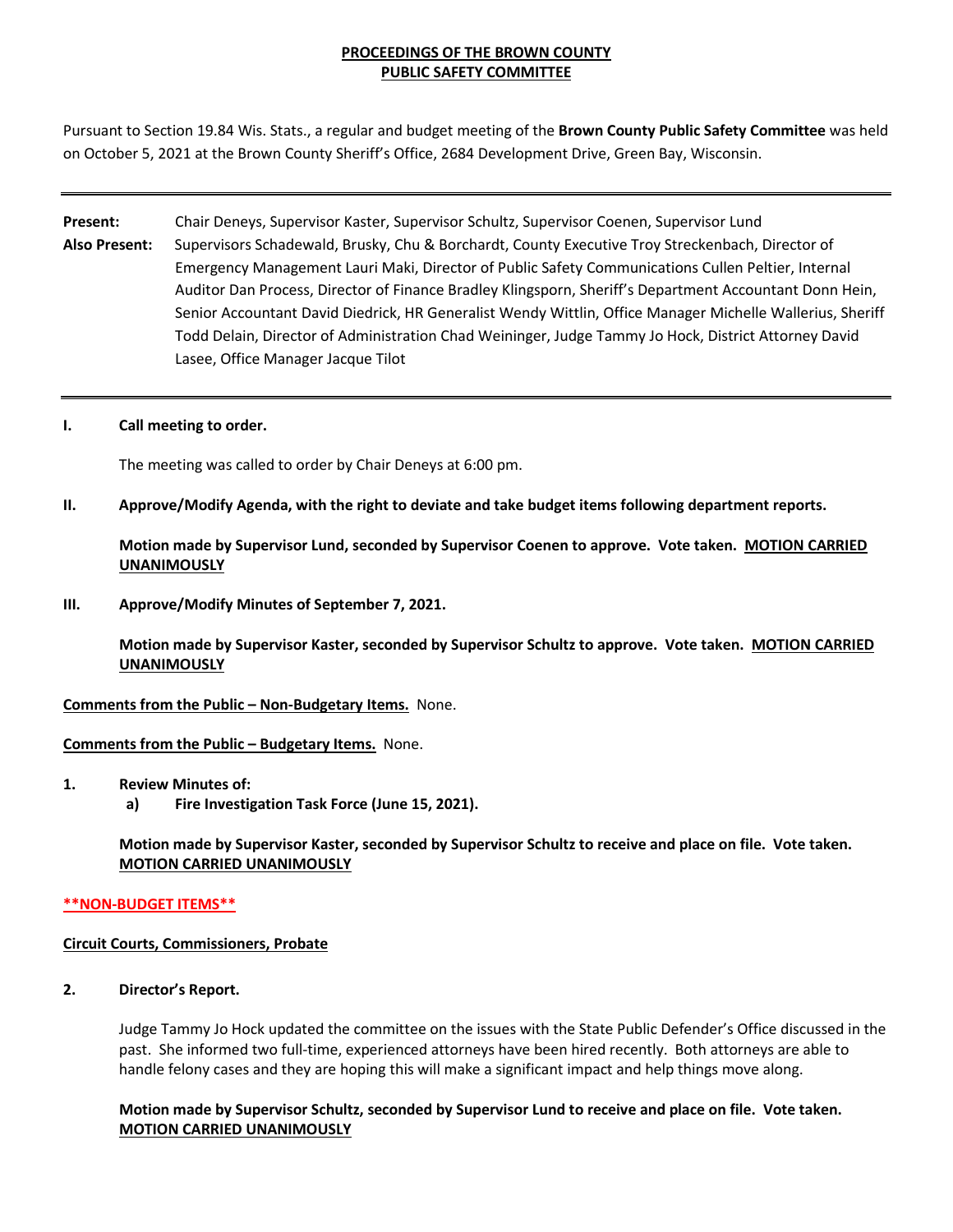# **3. Director's Report.**

Director of Public Safety Communications Cullen Peltier informed that a work around was applied to the CAD system today which will resolve some of the larger issues experienced with the plan to go to the live server on Monday. A complete version update is scheduled for December which should address the remaining issues.

Regarding staffing, they are currently down four positions which has resulted in a lot of overtime. Applications are not coming in very fast but they continue to do the best they can with testing and interviewing. To offset some of the staff shortage, they have deployed four of the mobile call taking stations, which is working out quite well.

Peltier concluded by saying they have received a notice of termination of the lease on the Cofrin Building, effective September 23, 2023. The site development team was at the Cofrin Building and had a follow-up meeting with UWGB engineers. It does not appear any of the sites at UWGB will be viable options for the tower. At this time, the best option will probably be to place the tower on county property near the jail. Peltier hopes to have financials for this by the November Public Safety meeting.

## **Motion made by Supervisor Kaster, seconded by Supervisor Coenen to receive and place on file. Vote taken. MOTION CARRIED UNANIMOUSLY**

## **Emergency Management.**

## **4. Director's Report.**

Emergency Management Director Lauri Maki informed a lot of time has been spent in the last month getting deliverables to the state to satisfy grant requirements for 2021. They also continued to work with the healthcare coalition about moving forward with the regional mass casualty plan and have also been talking about creating a local training plan as well. One of Maki's goals is to have his coordinator qualify to become a trainer to teach those classes as there is currently a shortage of trainers.

Maki continued that the I PAWS agreement with Outagamie County has been forwarded to the state for approval and once approval is received the agreement will be approved by FEMA and the appropriate codes will be added to the system to allow the cross-jurisdictional alerting. EM is also currently working with Kwik Trip on an MOU to designate Kwik Trips on each side of the county to prioritize first responders in the event of a disaster large enough to compromise the gasoline supply.

Maki also spoke about trainings that have been attended by his coordinator and himself. He informed that he met virtually with many public safety members to review the GBCI emergency plan. Further, work is continuing on the PIO planning and a meeting will be held to get lists for the recovery and response for the public information officers.

Maki continued that as part of the annual deliverables for the grants, they have updated the emergency operations plan and this was approved by the County Executive. Maki indicated this plan has been changed quite a bit over the last few years and a copy of the plan will be forwarded to committee members for review.

Maki also talked about a meeting he had recently with Emergency Communication Systems (ECS) who is continuing the three-year siren maintenance plan. All the money was utilized for the first year, but with the funds received from the Hazmat trailer (which was recently sold) they will have enough to hopefully do the work on the next third of the sirens, if not more.

Maki concluded by saying the state officially changed the capita for public assistance to \$4.10 from \$3.87. For Brown County to qualify for any type of public assistance, we would have to hit just over \$1.1 million, which is a lot. The biggest thing this affects for the local municipal EMs is the Wisconsin Disaster Fund which is utilized most in Brown County.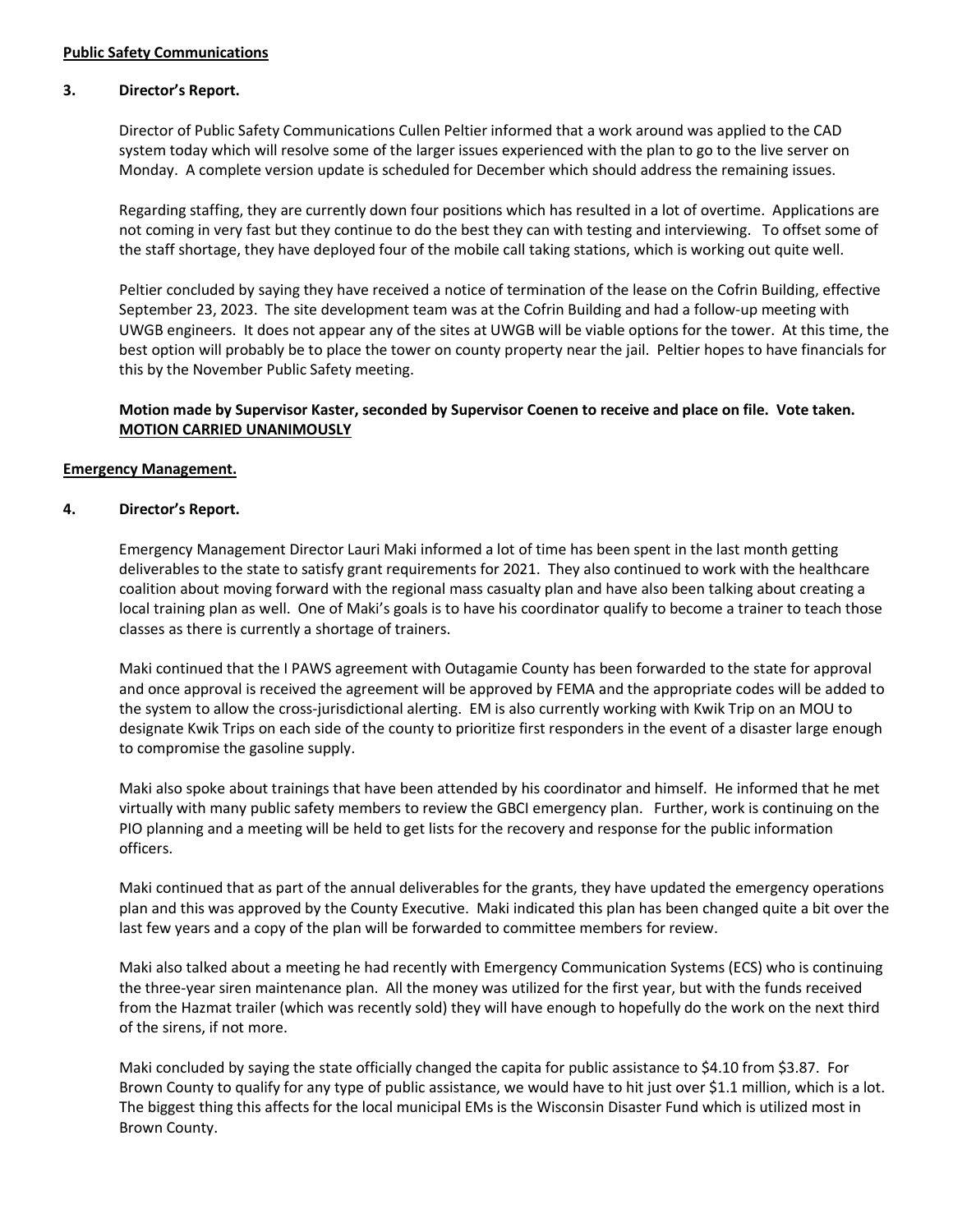### **District Attorney**

## **5. District Attorney Report.**

District Attorney David Lasee noted his office remains very busy and the expert witness budget for this year will be tight due to the number of complex jury trials they have had. Also, a new Victim Witness Coordinator was hired internally and there has been some turnover with attorneys.

Lasee also talked about the conversation at the last meeting about having staff come in on long holiday weekends to process cases to help alleviate backlogs on Monday mornings. There did not seem to be a lot of interest in this from the Public Defender's Office or court personnel, but Lasee can float this by his own staff to see if anyone would want to come in on Sundays to work up some comp time. He feels this would still help speed things up on Monday mornings, even without holding court sessions on the weekend.

## **Motion made by Supervisor Kaster, seconded by Supervisor Coenen to receive and place on file. Vote taken. MOTION CARRIED UNANIMOUSLY**

## **Medical Examiner.**

## **6. Medical Examiner Report.**

Medical Examiner Director of Operations Barry Irmen appeared by telephone. He talked about the new ME facility and informed that staff will begin moving into the administrative portion on October 11 and will be fully operational by October 25. He also spoke about the stainless steel door issues that was discussed in the past. This issue is still up in the air with the county trying to work out a resolution with the architects and general contractor. At this time it looks like the doors will not be installed until February 2022.

Irmen also talked about staffing and indicated a doctor is under contract and the contract is currently going through the Dane County process and will hopefully be cleared within the next month or two. The doctor is currently in his fellowship and will graduate in June 2022. He will begin to acclimate in Dane County in July and should be in Brown County in August or September and begin doing autopsies here at that time.

# **Motion made by Supervisor Lund, seconded by Supervisor Schultz to receive and place on file. Vote taken. MOTION CARRIED UNANIMOUSLY**

### **Clerk of Courts**

**7. Clerk of Courts Report.** 

*No report; no action taken.*

### **Sheriff**

# **8. Update re: Jail Addition –** *Standing Item.*

Sheriff Todd Delain reported occupancy was received yesterday from the DOC Jail Inspector so inmates can now be housed in the new pod. Inmates will be moving in starting in the next few days.

*Standing item; no action taken.* 

### **9. Budget Status Financial Report for August 2021 – Unaudited.**

Delain reported the budget is doing well. Overall expenses are at 62.2% and overall revenues are at 65.2%. Delain expects to end the year in the black by a significant amount.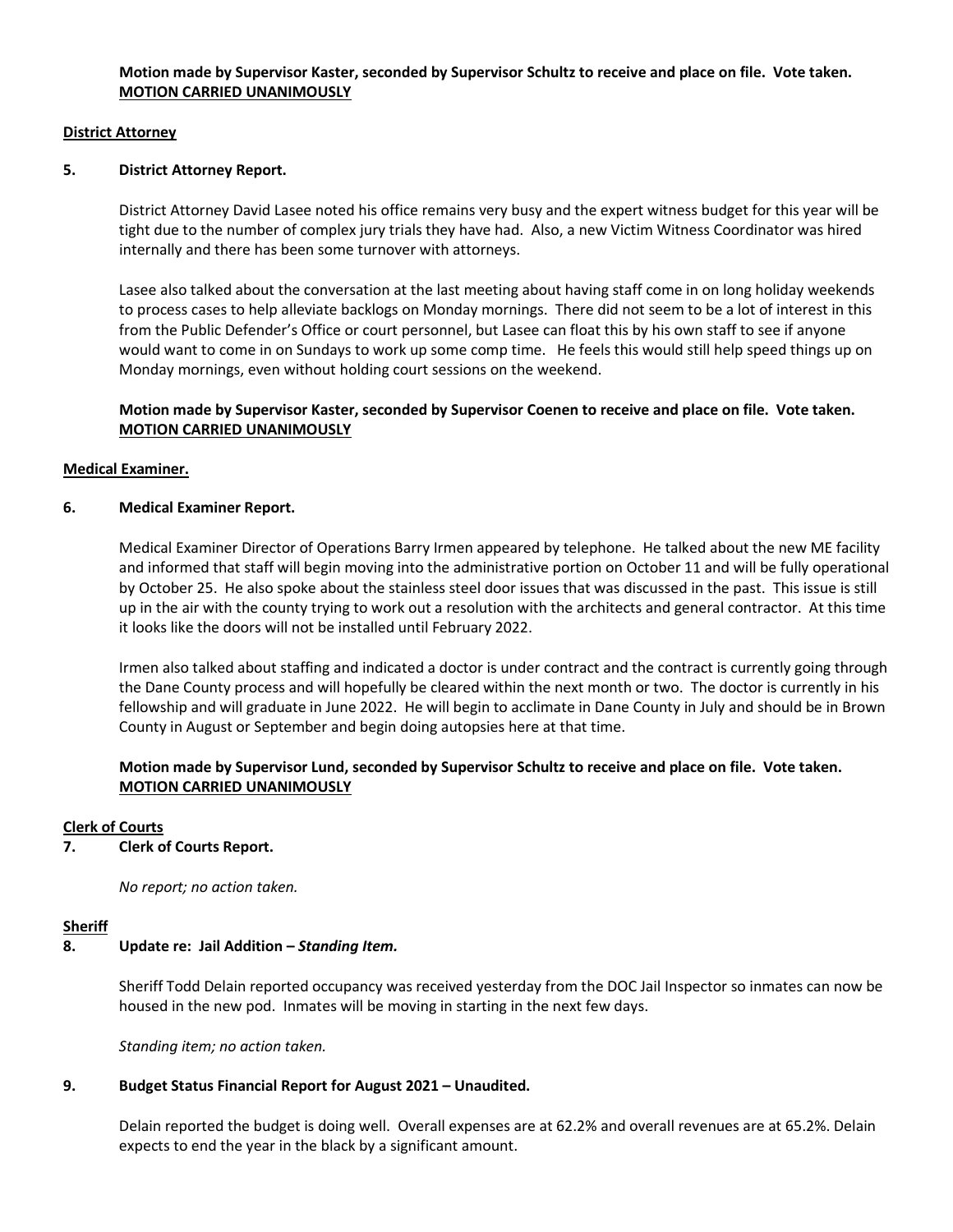**Motion made by Supervisor Kaster, seconded by Supervisor Coenen to receive and place on file. Vote taken. MOTION CARRIED UNANIMOUSLY**

**10. Key Factor Report for August 2021 – Unaudited.**

**Motion made by Supervisor Kaster, seconded by Supervisor Schultz to receive and place on file. Vote taken. MOTION CARRIED UNANIMOUSLY**

### **11. Resolution Authorizing Brown County to Contract with Axon Enterprise, Inc. for Law Enforcement Cameras, Related Hardware and Software, and for Services Such As Storage, Training and Maintenance.**

Delain noted this has been on the radar for a significant amount of time. This contract includes body cameras, squad car cameras and interview room cameras as well as all data and storage. Delain believes this is the best option because every law enforcement agency in Brown County either has body cams or have signed contracts for body cams. The vast majority of agencies in the county are going with Axon and that is important because everyone using the same system works best and provides consistency for sharing information and data with the DA's Office.

Supervisor Lund asked how long data has to be stored. Delain responded that it varies depending on the incident. The data from any activation of a body cam has to be stored for a minimum of 120 days. Data from felony cases is obviously kept throughout the pendency of the court case and then it is kept after that until the time for appeals has run out. Under this contract, Axon will keep all of the data for the appropriate amount of time.

## **Motion made by Supervisor Kaster, seconded by Supervisor Schultz to approve. Vote taken. MOTION CARRIED UNANIMOUSLY**

#### **12. Sheriff's Report.**

Delain informed they started the week being down 19 COs, but five were hired yesterday so they are currently down 14. They are also short three Patrol Officers but they will be hiring for those positions soon. Hiring COs continues to be challenging and Delain noted that in the past 12 months there have been 29 COs who have retired, resigned or could not complete training. According to his records, over the last 12 months they would have had to hire 36 COs to be at full staff.

Delain also talked about Covid 19 and said they are currently awaiting test results on 216 inmates. These results should be available in the next few days and then adjustments will be made as appropriate in the jail. He explained how two inmates that had been in quarantine tested positive after they were moved into the general population which resulted in close contact issues in numerous pods and necessitated 216 inmates being tested.

Accountant Donn Hein accompanied Delain and informed this will be his last budget as he will be retiring at the end of the year. Hein indicated he has been through 32 budgets and Delain has worked with him on 11 of them and said Hein knows more than anyone regarding the budget process. Supervisor Schadewald commended Hein for his years of service, especially the work he has done to reduce overtime throughout the Sheriff's Office.

## **Motion made by Supervisor Coenen, seconded by Supervisor Kaster to receive and place on file. Vote taken. MOTION CARRIED UNANIMOUSLY**

### **Other**

## **13. Audit of bills.**

**Motion made by Supervisor Lund, seconded by Supervisor Schultz to approve the bills. Vote taken. MOTION CARRIED UNANIMOUSLY**

#### **\*\*BUDGET REVIEW\*\***

#### **REVIEW OF 2022 DEPARTMENT BUDGETS**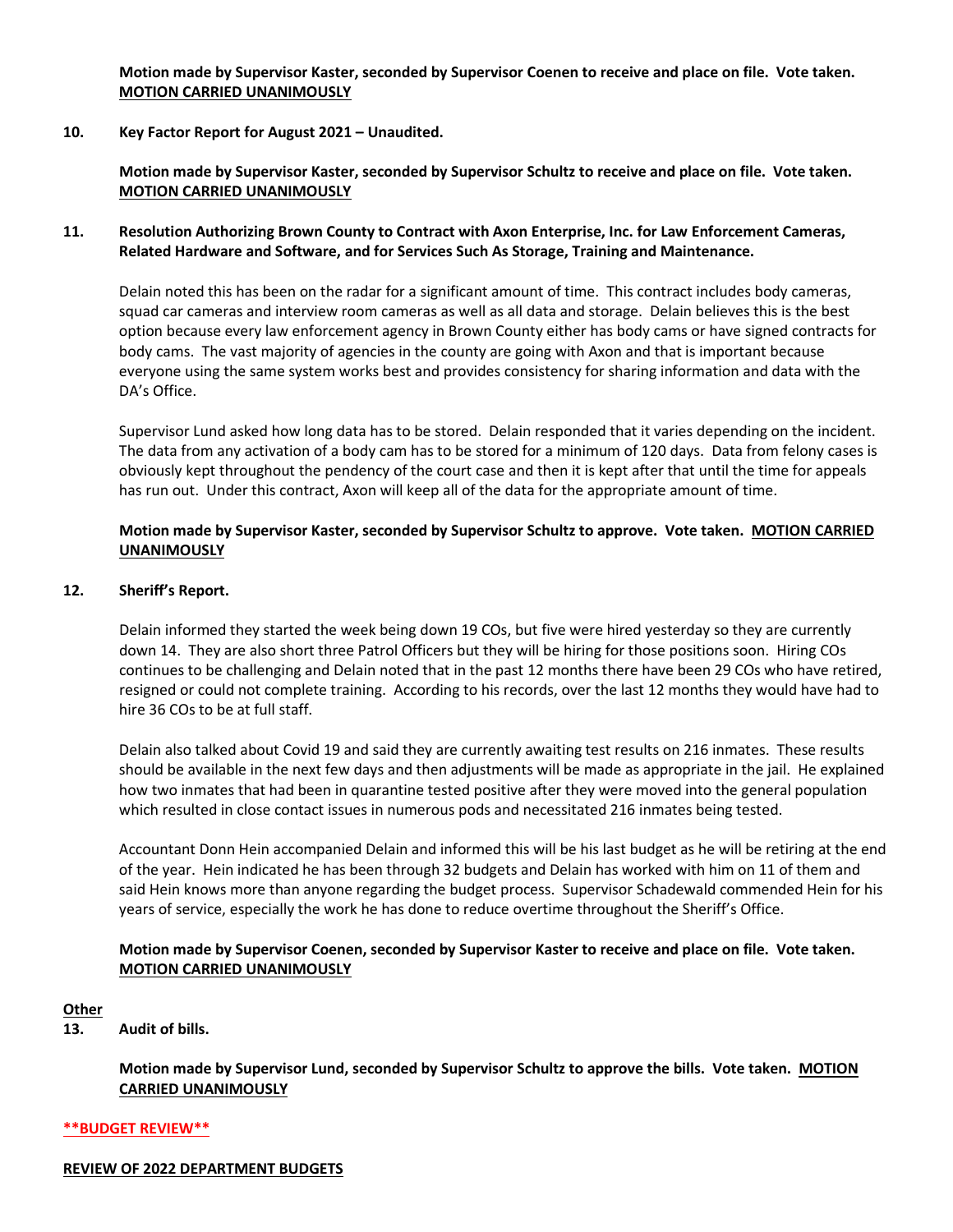## **Circuit Courts, Commissioners, Probate.**

## **1. Review of 2022 Department Budget.**

Judge Tammy Jo Hock and Office Manager Michelle Wallerius presented the budget. Wallerius noted the budget is pretty much status quo. The biggest change is in chargebacks from Technology Services for audio visual equipment where there was a cut. But there is also small savings because they were able to contract out with Camera Corner for annual maintenance of equipment. Jury trials are expected to be up slightly next year so funds were budgeted for expenses related to that.

**Motion made by Supervisor Coenen, seconded by Supervisor Schultz to approve the Circuit Courts, Commissioners, Probate 2022 budget. Vote taken. MOTION CARRIED UNANIMOUSLY**

### **Public Safety Communications**

## **2. Review of 2022 Department Budget.**

Peltier informed the budget is mostly status quo with the exception of some increases for maintenance due to inflation.

Peltier continued that they have several projects under the ARPA fund allocations. Director of Administration Chad Weininger spoke to this and directed the committee's attention to Pages 309 – 310 of the budget book where the proposed ARPA allocations are broken down. The total ARPA funds available is \$51 million and half of that has been received. To determine how to utilize these funds, administration looked at what projects have to be done that capital would need to be expended for. There are two projects for Public Safety Communications in the ARPA fund plan. The 911 tower to fiber and broadband under Information Technology of \$8.9 million dollars is the cost to run fiber to the towers and it also includes a half million-dollar grant if Spectrum receives it. The 911 tower at Cofrin was not included in the ARPA plan because they do not have an idea of what the actual cost will be. There will be the ability to do some fiber trading which will potentially cover a good chunk of this.

The other proposed ARPA allocations for Public Safety Communications are the 911 system hardware update for \$471,000, upgrade of dispatch furniture consoles of \$408,000 and upgrade of 911 emergency operations IT equipment of \$150,000. Weininger noted the hardware is pretty much at the end of life and this will also allow the county to connect to the state system in the future. Peltier talked about the upgrade of the furniture consoles for \$408,000 and noted that the current consoles are nearing end of life and are failing and parts are not available to repair them. Peltier also noted the AV equipment in the EOC is original to when it was installed in 2009 and upgrades are necessary and ARPA fund in the amount of \$150,000 have been allocated for this.

Weininger explained other items in the ARPA allocations that fall under the purview of the Public Safety Committee. These include Law Enforcement Center HVAC upgrades – one of which is to replace the handlers and the other is for the building controls at the jail. The jail kitchen reconstruct is also included in the ARPA allocations for \$725,000 along with \$160,000 for air quality compliance for the current indoor firing range. Finally, there is an ARPA allocation for the court system for technology upgrades for virtual hearings of \$43,500.

# **Motion made by Supervisor Schultz, seconded by Supervisor Lund to approve the Public Safety Communications 2022 budget. Vote taken. MOTION CARRIED UNANIMOUSLY**

**a. Resolution Approving New or Deleted Positions During the 2022 Budget Process in the Public Safety Communication Department – Telecommunication Operators.** 

This resolution would take one full-time position and break it down into two part-time positions and then those part-time positions will be reallocated to different hours to cover more gaps which will reduce the cost of overtime.

# **Motion made by Supervisor Kaster, seconded by Supervisor Coenen to approve. Vote taken. MOTION CARRIED UNANIMOUSLY**

### **Emergency Management.**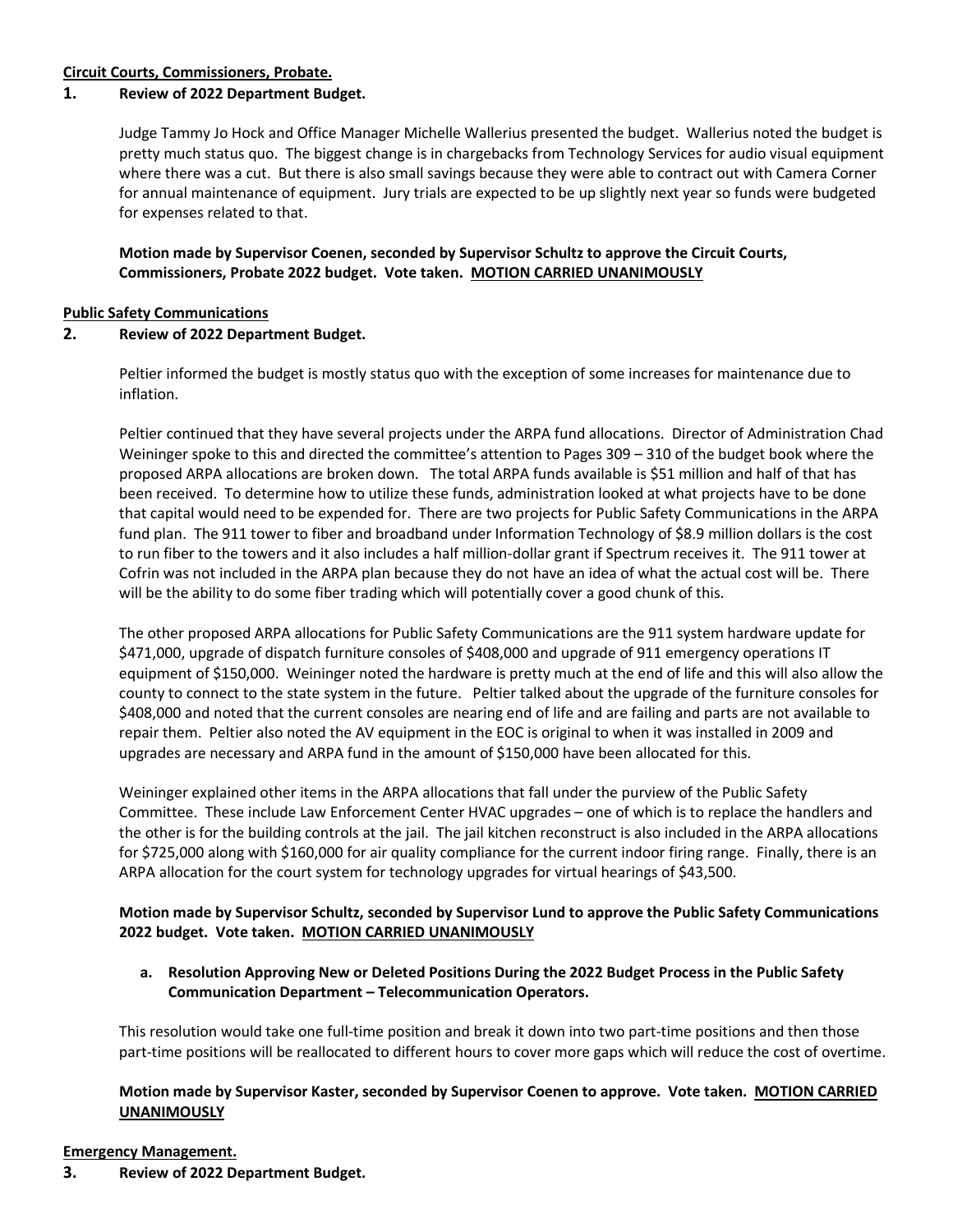Maki presented the EM budget and informed it has not changed a lot. He increased federal grant revenue to reflect potential ARPA funding. The other thing he changed was switching funding out of Highway for siren maintenance. With the developing relationship with ECS, all the money for siren maintenance was placed in one fund as ECS is better equipped to provide the maintenance.

# **Motion made by Supervisor Lund, seconded by Supervisor Schultz to approve the Emergency Management 2022 budget. Vote taken. MOTION CARRIED UNANIMOUSLY**

## **District Attorney**

## **4. Review of 2022 Department Budget.**

District Attorney David Lasee and Office Manager Jacque Tilot presented the budget. Lasee informed they are asking for a position to do the redactions as he has talked about at past meetings. Other than that request, the budget is pretty much the same as it has been in previous years.

**Motion made by Supervisor Coenen, seconded by Supervisor Kaster to approve the District Attorney 2022 budget. Vote taken. MOTION CARRIED UNANIMOUSLY**

# **a. Resolution Approving New or Deleted Positions During the 2022 Budget Process in the District Attorney's Office – Clerk/Typist II.**

County Executive Troy Streckenbach noted that the passing of Marsy's Law has created an increased workload and backlog in the DA's office. Corporation Counsel has also been experiencing an increase in open records requests. Streckenbach acknowledged that the DA's office could likely use this position full-time, but he has asked if the position could also be utilized in Corporation Counsel a small percentage of time on a trial basis.

# **Motion made by Supervisor Kaster, seconded by Supervisor Schultz to approve. Vote taken. MOTION CARRIED UNANIMOUSLY**

### **Medical Examiner**

### **5. Review of 2022 Department Budget.**

Weininger presented the Medical Examiner budget and referred to Page 82 of the budget book. He noted 2022 will be the first year the new facility is up and running so they will not have a good baseline of operational costs until later in the year. Regarding public charges as set forth on Page 83, Weininger explained that due to state law they almost have to do a COLA adjustment each year so there have been some increases. Other than those things, this is pretty much a status quo budget from last year. The only thing that may jump out is supplies and that has increased because they will need to stock the new facility.

# **Motion made by Supervisor Schultz, seconded by Supervisor Lund to approve the Medical Examiner 2022 budget. Vote taken. MOTION CARRIED UNANIMOUSLY**

### **Clerk of Courts.**

# **6. Review of 2022 Department Budget.**

Weininger presented the Clerk of Courts budget. He noted revenue is up by about \$100,000 and this is due to utilizing some different collection methods. The Clerk of Courts Office is fully staffed whereas in the past several positions would remain unfilled for salary savings, but with the backlog in the courts, all positions have been filled. Other than those items, the budget is status quo. Supervisor Chu questioned where funds come from for courtappointed attorneys. Weininger responded that those funds are reflected under guardian ad litem fees.

# **Motion made by Supervisor Lund, seconded by Supervisor Kaster to approve the Clerk of Courts 2022 budget. Vote taken. MOTION CARRIED UNANIMOUSLY**

# **Sheriff**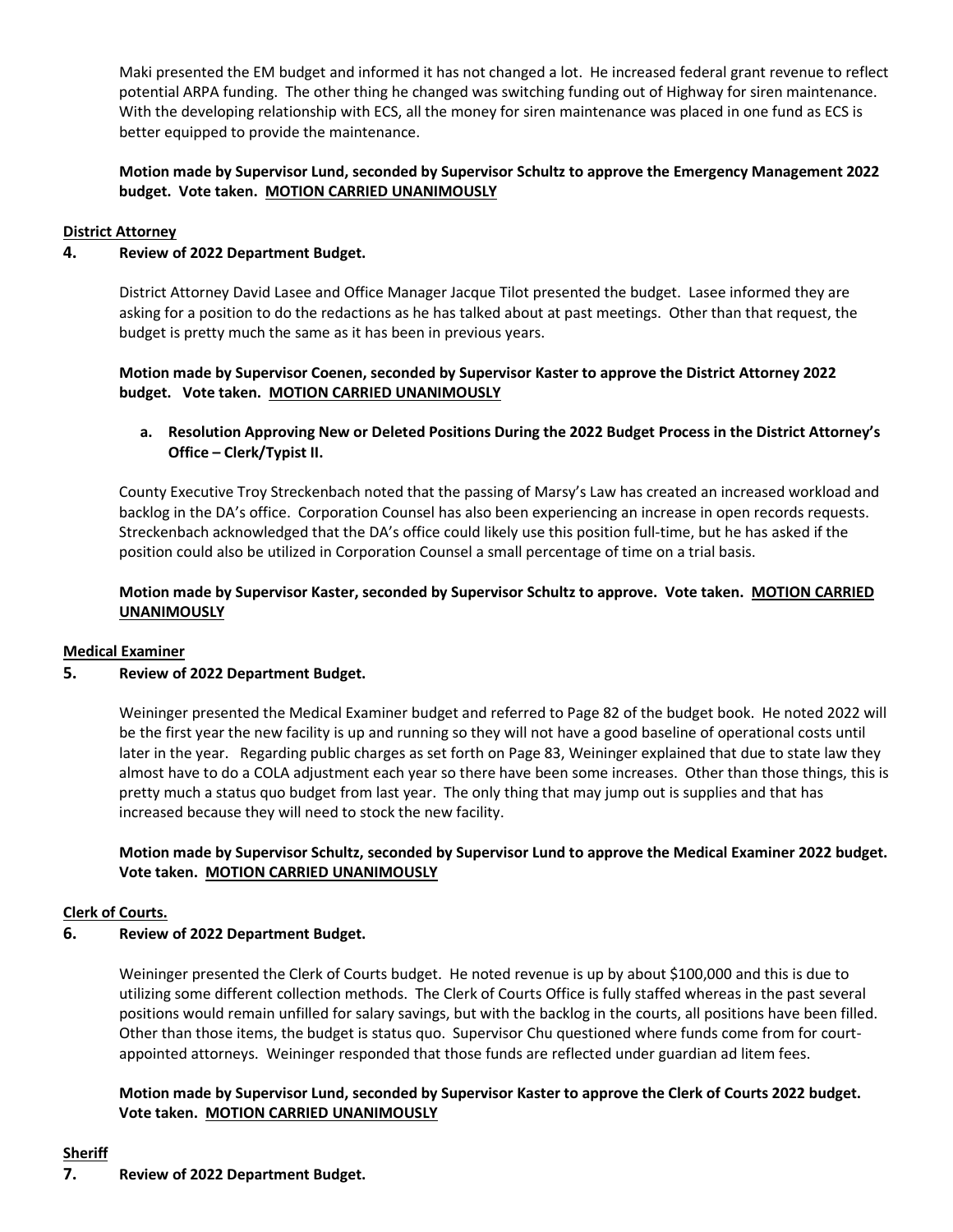Sheriff Delain and Accountant Donn Hein presented the budget. Delain noted the Sheriff's Office budget is very big and adjustments are made each year that impact revenue and expenses. He is confident in the budget being presented. Supervisor Kaster referenced the LTE mechanic position which shows a \$5,609 increase and Weininger explained that is to reflect the wage going from \$10 to \$15 an hour because they could not fill the position at \$10 an hour.

Squad cars were discussed and Delain explained the method they use to determine when squads need to be replaced. He added that squad cars are very hard to get right now and they will be ordering next month for 2022.

Deneys mentioned the communication later on the agenda that deals with phone charges for inmates and asked Delain to address that. Page 102 of the budget book shows phone commissions in 2020 of \$248,835 and the 2022 projection is \$530,772. Delain explained this is very complex and the phone commission number includes revenue from more than just phone calls. They have added a number of services available to inmates by choice to increase revenue. The price per 15-minute call has actually been reduced by about 66% from 2020 to now. An RFP was done for phone services and a number of things like tablets, video visitation and games and movie rentals were added. Inmates can now rent or buy movies, games and music that goes to their tablet. Those things have increased revenue, but that did not really matter because part of the RFP was that the company would have to pay the county a minimum amount per year and that number is the \$530,772. This forces the company that is providing the services to provide more opportunities to the inmates and this has been a win-win for the inmates and the county. The program also includes video visitation which is really beneficial for family or friends of inmates who do not live in the area and do not have to travel to visit. Video visitation also benefits the county because they do not have to pay staff to man visitation which helps keep costs down.

Supervisor Brusky asked if the county still has a contract for transporting inmates to other counties. Delain referred to contracted services on Page 101 of the budget book and noted the current contract for prisoner transports is \$1,065,972. They transport inmates all day Monday through Friday from Curry Lane to the courthouse for court. Additionally, the Sheriff's Office is responsible for picking up any person that is picked up on a warrant anywhere in the country. A minimal amount has been saved by not having to transport safekeepers.

Supervisor Chu noted that based on the numbers Delain provided earlier and after reviewing the contract for the phone services, each inmate would have to spend about \$100 per month for all of the services that were mentioned.

# **Motion made by Supervisor Lund, seconded by Supervisor Schultz to approve the Sheriff's Office 2022 budget. Vote taken. MOTION CARRIED UNANIMOUSLY**

**a. Resolution Approving New or Deleted Positions During the 2022 Budget Process in the Sheriff's Office – Patrol Officer and Evidence/Property Specialist.**

This resolution is to make a change from a sergeant to a patrol officer related to Drug Task Force operations.

# **Motion made by Supervisor Schultz, seconded by Supervisor Lund to approve. Vote taken. MOTION CARRIED UNANIMOUSLY**

**b. Resolution Approving New or Deleted Positions During the 2022 Budget Process in the Sheriff's Office – Account Clerk II.**

This resolution is to add a half-time position to work with jail accounting.

## **Motion made by Supervisor Kaster, seconded by Supervisor Coenen to approve. Vote taken. MOTION CARRIED UNANIMOUSLY**

**c. Resolution Approving New or Deleted Positions During the 2022 Budget Process in the Sheriff's Office – LTE Mechanic Intern.**